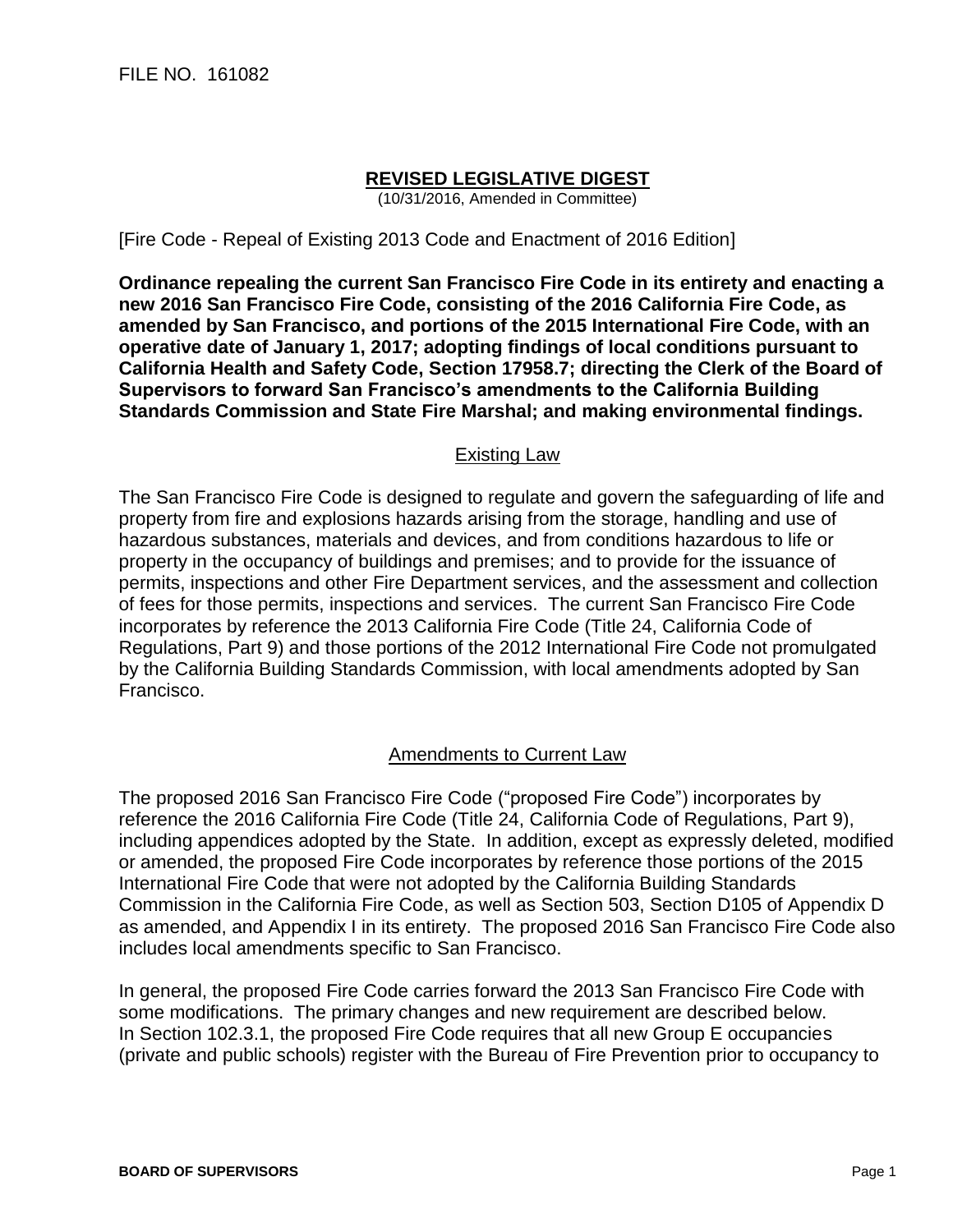ensure that the Bureau has completed a safety inspection prior to placing students in the school and to ensure that those schools are added to the current annual safety inspection list.

In Section 109, the proposed Fire Code updates and adds new enforcement procedures. In Section 109.4, the proposed Fire Code requires that the fire code official shall issue a Notice of Violation within 15 days if any violation of the code is found, and requires that complaints be classified as "priority" or "standard". In Section, 109.4.1, the proposed Fire Code requires that notices be posted in a "conspicuous location." In Section 109.4.3, the proposed Fire Code requires the fire code official to conduct a hearing on a "Notice of Violation" (NOV) within 60 days if the person responsible to correct a violation fails to do so within the time specified in the NOV.

In Section 109.5.2, the proposed Fire Code adds Section 901.8 (Removal or Tampering with Equipment) to the list of violations for which the fine is \$1000.

In Section 109.7, the proposed Fire Code adds the exempt position of Assistant Fire Marshal (H-42) and removes the position of Fire Protection Engineer (5215) as a designated officer or employee with the authority to issue a citation.

In Section 109.9, the proposed Fire Code specifies notice and service requirements, hearing procedures and timelines, and requirements related to the hearing decision and order. In addition, in Section 109.9, the proposed Fire Code authorizes the City to institute civil proceedings for injunctive and monetary relief, including civil penalties.

In Section 409, the proposed Fire Code adds new requirements and enforcement procedures including requiring that owners provide "Disclosure Information" to residents (409.2), post safety information in the building accessible to all residents (409.3), and provide annual fire safety training for residents in buildings with 16 or more units, (409.4). In Section 409.6, the proposed Fire Code establishes penalties and enforcement procedures.

In Section 507, the proposed Fire Code requires 5-foot clear space around fire hydrants (507.5.5) and cistern openings (507.5.3.1) to assist with firefighting operations, unless approved otherwise. In Section 507.7, the proposed Fire Code requires that new developments comply with both the Subdivision Regulations and the San Francisco Public Utilities Commission requirements for the installation and modification of the Auxiliary Water Supply System.

The 2016 California Fire Code requires emergency responder radio coverage systems to be installed, but does not specify the standard for installation and maintenance, leaving this matter to the local jurisdiction. In Sections 510.1.1, the proposed Fire Code specifies that the standard shall be the NFPA 1221 (2016) standards, Sections 5.10 and 9.6.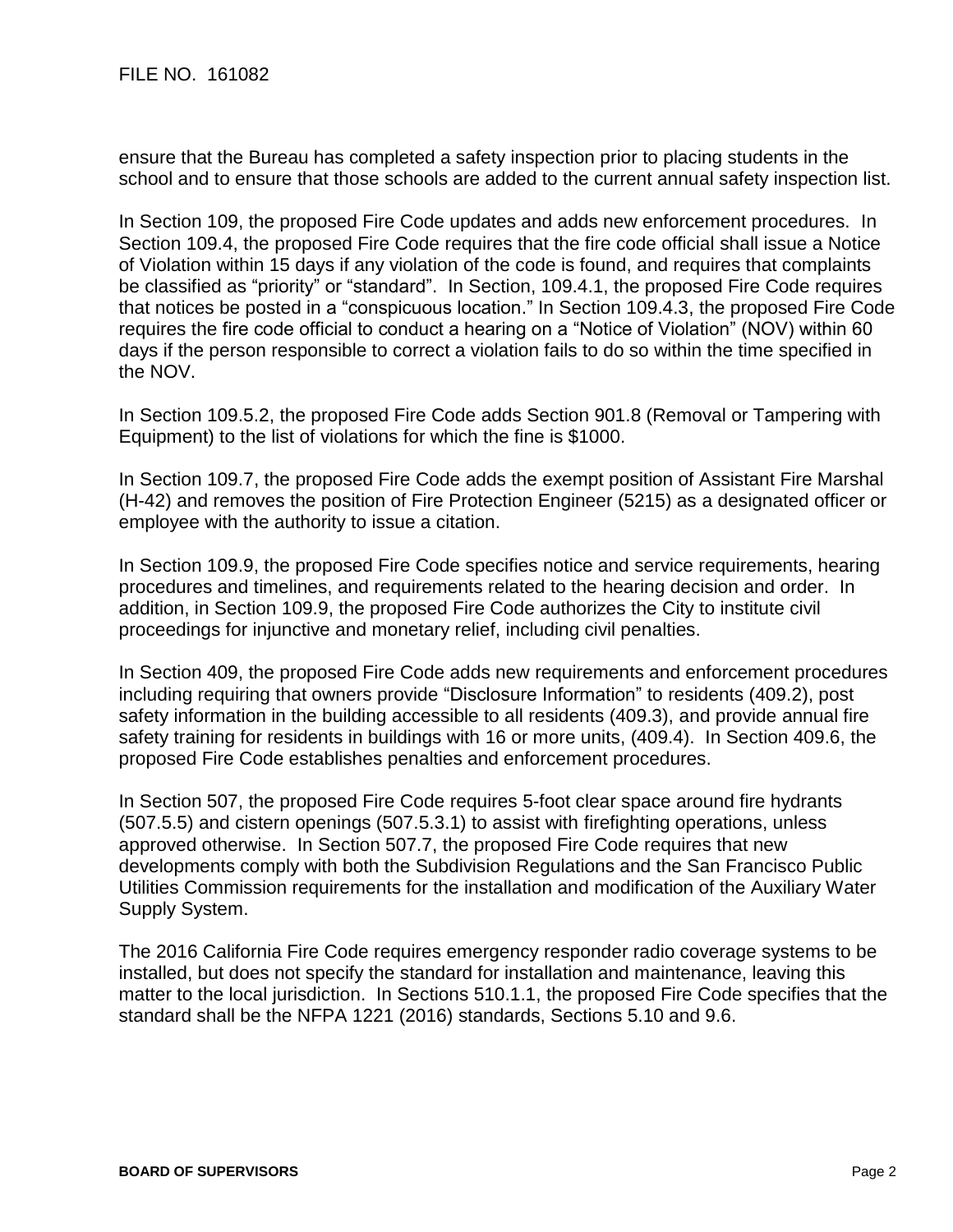In Section 905.4, the proposed Fire Code maintains the 2013 San Francisco Fire Code location requirements, including the requirement for standpipes on exterior stairs deleted from the 2016 California Fire Code, to accommodate local firefighting operations.

In Section 907, the proposed Fire Code updates and adds new requirements and enforcement procedures. In Section 907, the proposed Fire Code requires that building owners provide tenants with annual smoke alarm information disclosures (907.2.11.10), requires annual filing of a fire alarm "Statement of Compliance" with the fire department to be posted on a website, and establishes posting, enforcement, and recordkeeping requirements (907.8.5).

In Sections 913 and 914, the proposed Fire Code establishes requirements for the construction and maintenance of the integrity of the fire pump room ensuring the room is used solely for the fire pump and related equipment (913.2.3) and defines which equipment shall be independent of each other when redundant fire pumps are required (914.3.1.2.2). In addition, the proposed Fire Code establishes the following requirements to maintain integrity of the building water tank: forbidding the routing of lines or electrical conduit through the tanks (914.3.2.1), routing of drains of the tanks (914.3.2.2), and provides requirements for drain ejector pumps (914.3.2.2.1).

In Section 914.12, the proposed Fire Code adds the "F"-occupancy (fabrication/factory) to the already required "A"-occupancy (assembly) as occupancy that also shall be required to be sprinklered if established on a pier to facilitate what can be difficult over water firefighting operations.

In Section 1010, the proposed Fire Code prohibits horizontal sliding doors as egress doors in A, E, R and high-rise building occupancies, in addition to those already prohibited by the 2016 California Code, to accommodate the demands of local firefighting operations. (1010.1.2 and 1010.1.4.3).

In Sections 905.3.4, 1013.1.1, and 1030.1.1, the proposed Fire Code adds requirements for stage fire hoses, fire escape signs, and egress passageways from housing units in back of lots, consistent with the San Francisco Building Code requirements.

The proposed Fire Code adopts the 2015 International Fire Code Appendix D Section D105, which sets minimum street widths for Fire Department access roads around new buildings over 30 feet in height (new developments only) to accommodate aerial ladder trucks. Minimum street widths apply to newly developed streets only. The proposed Fire Code also adopts the 2015 International Fire Code Appendix I in its entirety. The current Fire Code requires maintenance of fire suppression systems. Appendix I sets requirements to correct fire suppression systems that are not maintained properly to ensure system corrections.